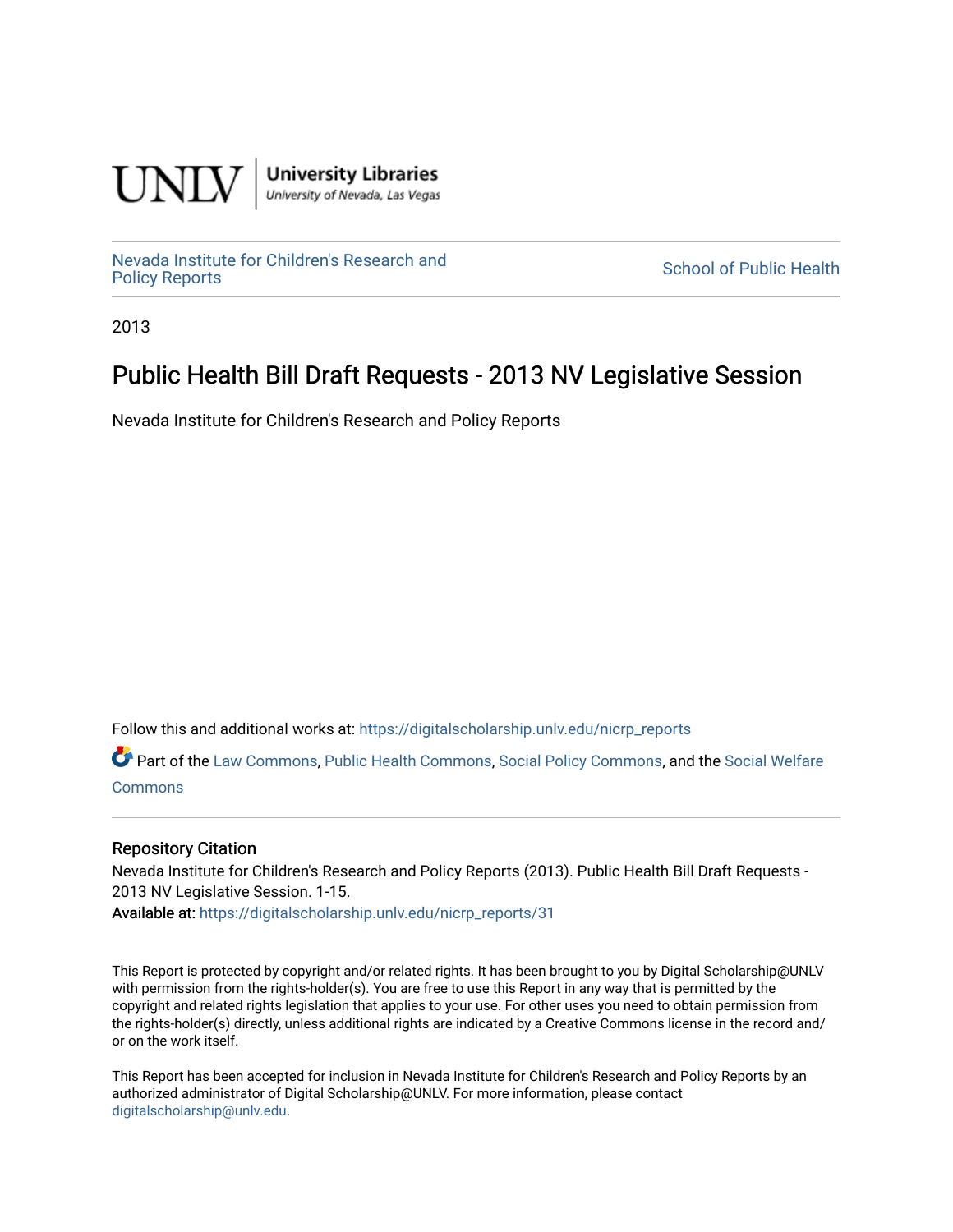| <b>Public Health</b><br><b>Bill Draft Requests - 2013 NV Legislative Session</b><br>*JSR= Joint Standing Rule<br>A complete list of Bill Draft Requests (BDRs) are available on the NV State Legislature homepage at www.leg.state.nv.us |            |                                                                                                          |                                                                          |                                                                                                                                                                          |
|------------------------------------------------------------------------------------------------------------------------------------------------------------------------------------------------------------------------------------------|------------|----------------------------------------------------------------------------------------------------------|--------------------------------------------------------------------------|--------------------------------------------------------------------------------------------------------------------------------------------------------------------------|
| Bill #                                                                                                                                                                                                                                   | <b>BDR</b> | <b>Description</b>                                                                                       | Requestor                                                                | <b>Status</b>                                                                                                                                                            |
|                                                                                                                                                                                                                                          |            |                                                                                                          |                                                                          |                                                                                                                                                                          |
|                                                                                                                                                                                                                                          |            | Access to Health Care, Prescription Medication, and Insurance                                            |                                                                          |                                                                                                                                                                          |
| <b>SB166</b>                                                                                                                                                                                                                             | 82         | Revises provisions governing the recovery of certain benefits<br>paid under the State Plan for Medicaid. | Senator Cegavske                                                         | <b>Pursuant to Joint Standing</b><br>Rule No. 14.3.1, no further<br>action allowed                                                                                       |
| <b>SB448</b>                                                                                                                                                                                                                             | 95         | Makes various changes concerning community health<br>centers.                                            | <b>Senate Committee on</b><br><b>Health and Human</b><br><b>Services</b> | This act becomes<br>effective on July 1, 2013.                                                                                                                           |
|                                                                                                                                                                                                                                          | 96         | Makes various changes concerning the State Plan for Medicaid.                                            | Senate Committee on<br>Health and Human<br>Services                      |                                                                                                                                                                          |
| <b>SB75</b>                                                                                                                                                                                                                              | 98         | Revises provisions governing prescription drugs.                                                         | Assemblyman<br>Segerblom                                                 | Hearing: Senate Judiciary<br>April 3rd, 2013 8:00AM -<br>Not Heard. Pursuant to<br>Joint Standing Rule No.<br>14.3.1, no further action<br>allowed                       |
| <b>SB162</b>                                                                                                                                                                                                                             | 108        | Makes various changes concerning health care.                                                            | Senator Hardy                                                            | Hearing: Assembly<br>Commerce and Labor<br>May 25, 2013 - Pursuant to<br>Joint Standing Rule No.<br>14.3.4, no further action<br>allowed.                                |
| <b>SB88</b>                                                                                                                                                                                                                              | 109        | Makes various changes concerning insurance.                                                              | Senator Hardy                                                            | Senate Commerce Labor<br>and Energy<br>April 12 <sup>th</sup> , 2013 - Amend,<br>and do pass as amended.<br><b>Assembly Transportation</b><br>May 09, 2013 - Pursuant to |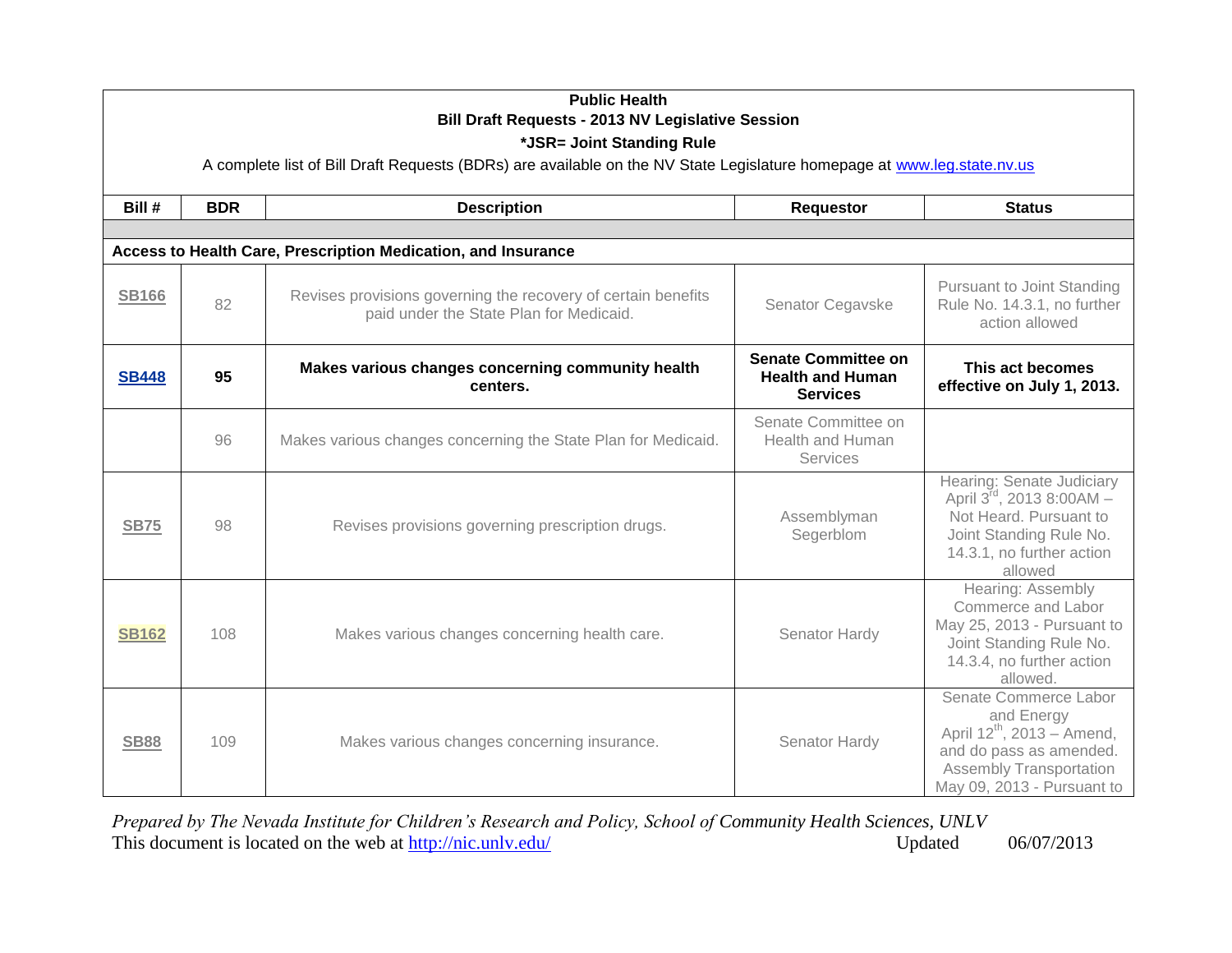|              |     |                                                                                                                                          |                                                                                                                                  | Joint Standing Rule No.<br>14.3.3, no further action<br>allowed.                                                                         |
|--------------|-----|------------------------------------------------------------------------------------------------------------------------------------------|----------------------------------------------------------------------------------------------------------------------------------|------------------------------------------------------------------------------------------------------------------------------------------|
| <b>AB457</b> | 116 | Makes various changes relating to Home and Community-<br><b>Based Services.</b>                                                          | <b>Legislative Committee</b><br>on Senior Citizens,<br><b>Veterans and Adults</b><br><b>With Special Needs</b><br>(NRS 218E.750) | Effective May 10, 2013,<br>for the purpose of<br>adopting regulations; and<br>January 1, 2014, for all<br>other purposes.                |
| <b>SB114</b> | 146 | Makes various changes concerning insurance rate<br>modernization.                                                                        | <b>Senator Roberson</b>                                                                                                          | May 24, 2013 - Chapter<br>73.<br>This act becomes<br>effective on October 1,<br>2013.                                                    |
|              | 157 | Makes various changes concerning the prescription drug<br>program.                                                                       | Assemblywoman<br>Mastroluca                                                                                                      |                                                                                                                                          |
| <b>AB255</b> | 191 | Revises provisions governing audits of Medicaid spending.                                                                                | Assemblyman<br>Livermore                                                                                                         | May 28, 2013<br>Approved by the<br>Governor. Chapter 198.<br>Effective May 28, 2013.                                                     |
| <b>AB39</b>  | 218 | Provides restrictions on retail sales of ephedrine and<br>pseudoephedrine based products                                                 | <b>Attorney General</b>                                                                                                          | May 24, 2013<br><b>Enrolled and delivered to</b><br>Governor. Approved by<br>the Governor. Chapter<br>108.<br>Effective October 1, 2013. |
|              | 221 | Revises provisions governing Medicaid.                                                                                                   | Assemblywoman<br>Mastroluca                                                                                                      |                                                                                                                                          |
|              | 227 | Requires pharmacies to maintain electronic records of sales of<br>nonprescription ephedrine, pseudoephedrine and<br>phenylpropanolamine. | Assemblyman Carrillo                                                                                                             |                                                                                                                                          |
| <b>AB221</b> | 232 | Revises provisions governing Medicaid fraud.                                                                                             | Assemblywoman<br><b>Dondero Loop</b>                                                                                             | May 28, 2013<br>Approved by the<br>Governor. Chapter 197.<br>Effective July 1, 2013.                                                     |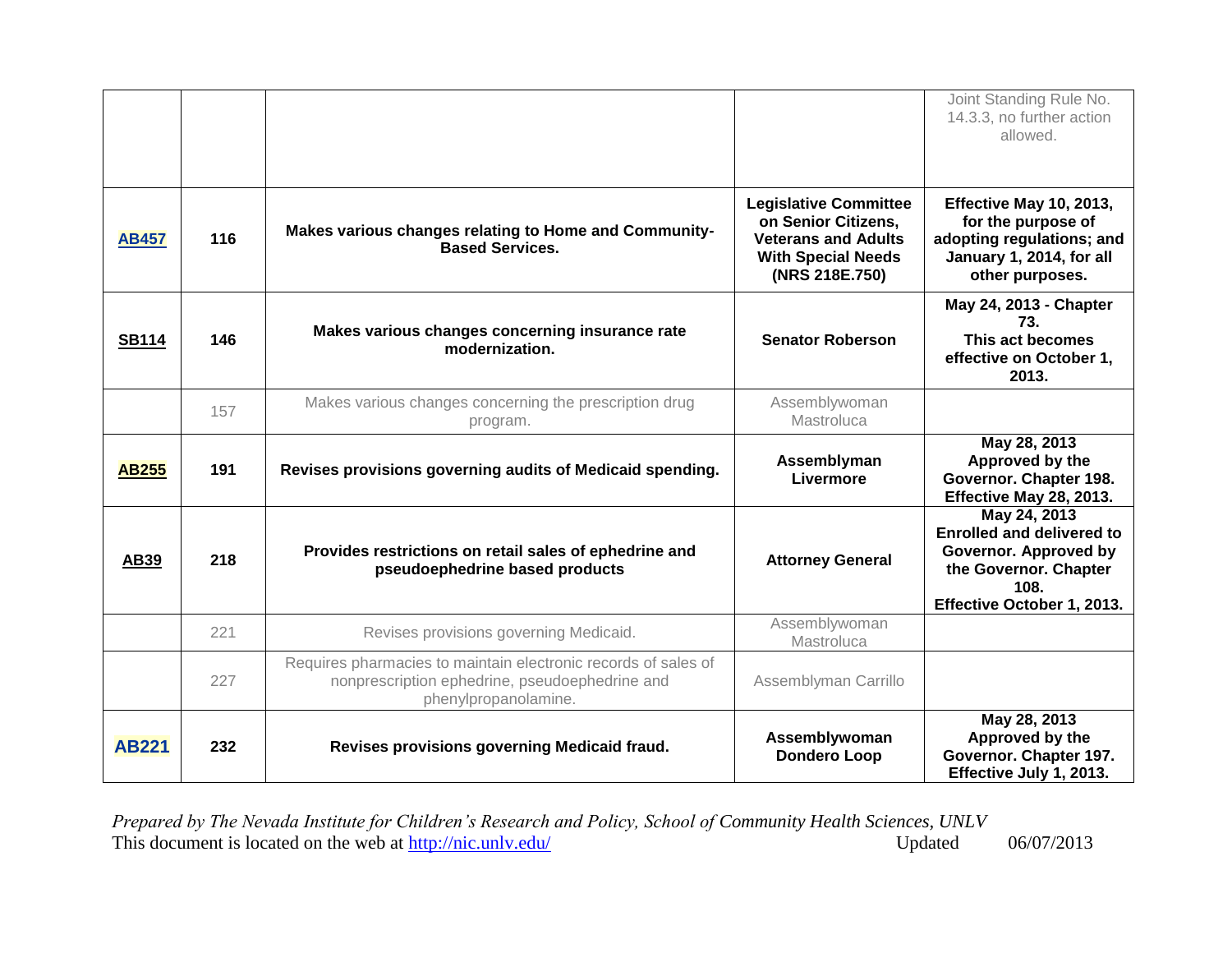| <b>AB228</b>    | 245 | <b>Enacts the Volunteer Health Care Services Act.</b>                                                                                                                                                                                                                                                                        | <b>Assemblyman Grady</b>                                                                             | Jun 06, 2013<br>Approved by the<br>Governor. Chapter 416.<br>Effective June 6, 2013, for<br>the purposes of adopting<br>regulations and<br>performing any other<br>preparatory<br>administrative tasks that<br>are necessary to carry<br>out the provisions of this<br>act; and October 1, 2013,<br>for all other purposes. |
|-----------------|-----|------------------------------------------------------------------------------------------------------------------------------------------------------------------------------------------------------------------------------------------------------------------------------------------------------------------------------|------------------------------------------------------------------------------------------------------|-----------------------------------------------------------------------------------------------------------------------------------------------------------------------------------------------------------------------------------------------------------------------------------------------------------------------------|
| SB <sub>3</sub> | 263 | Establishes a maximum amount counties may be required to pay<br>for long-term medical care for indigent persons.                                                                                                                                                                                                             | <b>Mineral County</b>                                                                                | Assembly Health and<br>Human Services: Jun 01,<br>2013 - Amend, and do<br>pass as amended                                                                                                                                                                                                                                   |
|                 | 313 | Revises the financial reporting requirements for Health<br>Maintenance Organizations and Managed Care Organizations.                                                                                                                                                                                                         | <b>Health Division-Health</b><br>and Human Services                                                  |                                                                                                                                                                                                                                                                                                                             |
| AB <sub>8</sub> | 315 | Revises provisions governing the Division of Health Care<br>Financing and Policy and the Division of Welfare and<br>Supportive Services of the Department of Health and Human<br>Services.                                                                                                                                   | <b>Welfare and</b><br><b>Supportive Services,</b><br>Division of-Health and<br><b>Human Services</b> | Jun 01, 2013<br>Approved by the<br>Governor. Chapter 284.<br>Effective June 1, 2013.                                                                                                                                                                                                                                        |
| AB <sub>1</sub> | 392 | Provides for presumptive eligibility for Medicaid of certain<br>applicants for assistance under the Supplemental Security<br>Income Program and provides that schedule of emergency<br>Medicaid benefits for Nevada Medicaid beneficiaries include<br>dialysis that is provided to stabilize patient with kidney<br>failure. | <b>Clark County</b>                                                                                  | Jun 06, 2013<br>Approved by the<br>Governor. Chapter 413.<br>Effective July 1, 2013.                                                                                                                                                                                                                                        |
| <b>SB112</b>    | 441 | Revises provisions relating to health care.                                                                                                                                                                                                                                                                                  | Senator Brower                                                                                       | Assembly Health and<br>Human Services: May 17,<br>2013 - Do pass.                                                                                                                                                                                                                                                           |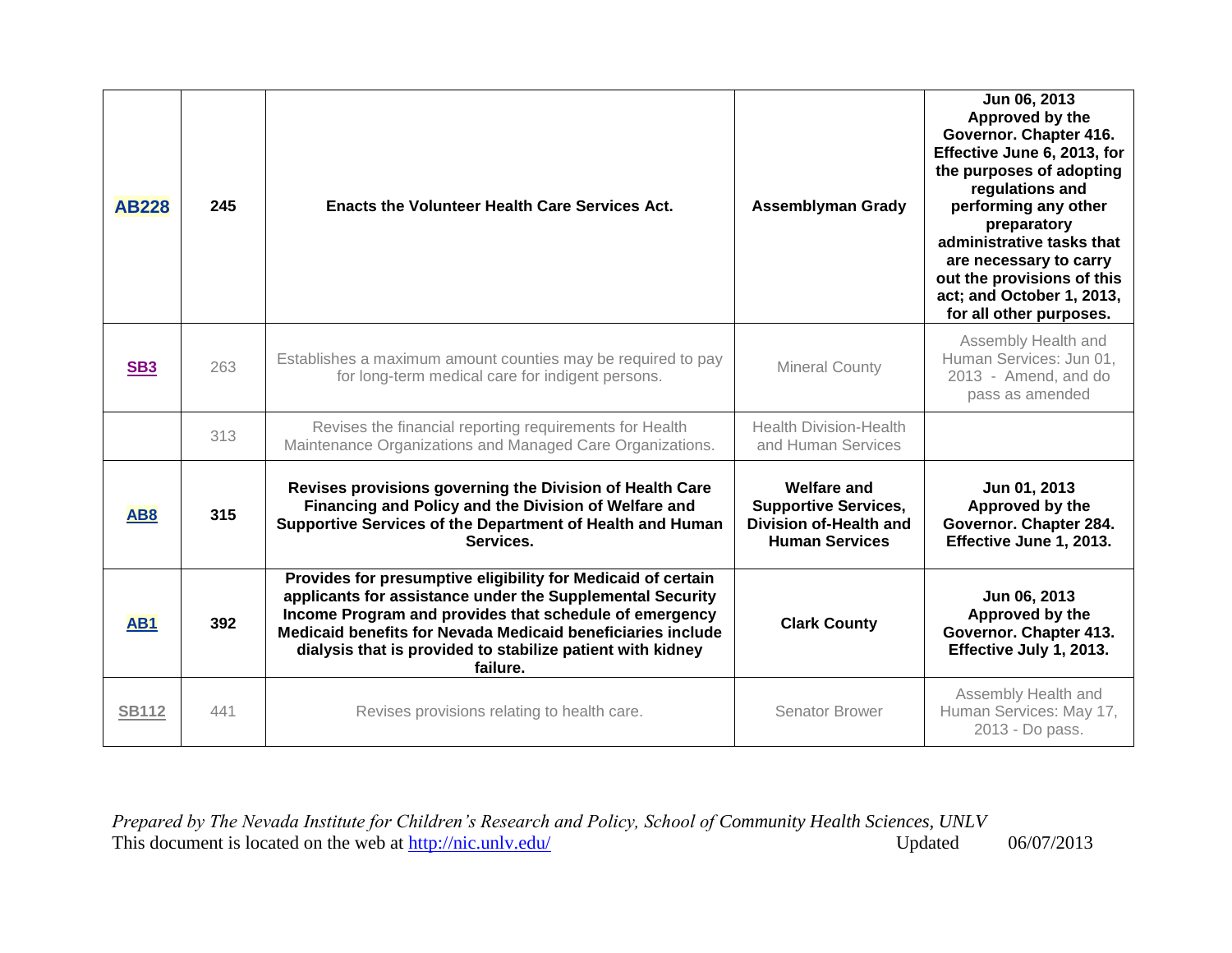| <b>SCR4</b>  | 507 | <b>Encourages the Department of Health and Human Services</b><br>and the Insurance Commissioner to work with health care<br>providers and insurers to develop a patient-centered<br>medical home model of care | <b>Legislative Committee</b><br>on Health Care (NRS<br>439B.200)         | May 21, 2013<br><b>Enrolled and delivered to</b><br><b>Secretary of State.</b><br>File No. 34.<br>This resolution becomes<br>effective upon passage.               |
|--------------|-----|----------------------------------------------------------------------------------------------------------------------------------------------------------------------------------------------------------------|--------------------------------------------------------------------------|--------------------------------------------------------------------------------------------------------------------------------------------------------------------|
| <b>SB92</b>  | 529 | Makes changes related to the healthcare of newborns.                                                                                                                                                           | <b>Senate Committee on</b><br><b>Health and Human</b><br><b>Services</b> | Jun 03, 2013<br><b>Enrolled and delivered to</b><br>Governor.<br>Approved by the<br>Governor. Chapter 391.<br>This act becomes<br>effective on October 1,<br>2013. |
| <b>SB86</b>  | 550 | Revises provisions related to eligibility for services for<br>persons with Alzheimer's disease.                                                                                                                | <b>Senate Committee on</b><br><b>Health and Human</b><br><b>Services</b> | May 21, 2013<br><b>Enrolled and delivered to</b><br>Governor.<br>Approved by the<br>Governor. Chapter 45.<br>This act becomes<br>effective May 21, 2013.           |
| <b>SB156</b> | 602 | Requires certain policies of health insurance and health care<br>plans to provide coverage for acupuncture treatments in certain<br>circumstances.                                                             | Senator Segerblom                                                        | Apr 13, 2013<br>(Pursuant to Joint Standing<br>Rule No. 14.3.1, no further<br>action allowed.)                                                                     |
|              |     | <b>Health Professionals and Practices</b>                                                                                                                                                                      |                                                                          |                                                                                                                                                                    |
| <b>SB211</b> | 14  | Revises provisions governing training requirements and patient<br>safety for certain surgical procedures.                                                                                                      | Senator Cegavske                                                         | May 18, 2013<br>(Pursuant to Joint Standing<br>Rule No. 14.3.3, no further<br>action allowed.)                                                                     |
|              | 31  | Provides authority for the Board of Medical Examiners to<br>investigate and prosecute persons who practice medicine without<br>a license in Nevada.                                                            | Senator Leslie                                                           |                                                                                                                                                                    |
| <b>SB126</b> | 101 | Establishes provisions governing certain acts of pharmacists.                                                                                                                                                  | Assemblyman Atkinson                                                     | Apr 13, 2013<br>(Pursuant to Joint Standing<br>Rule No. 14.3.1, no further<br>action allowed.)                                                                     |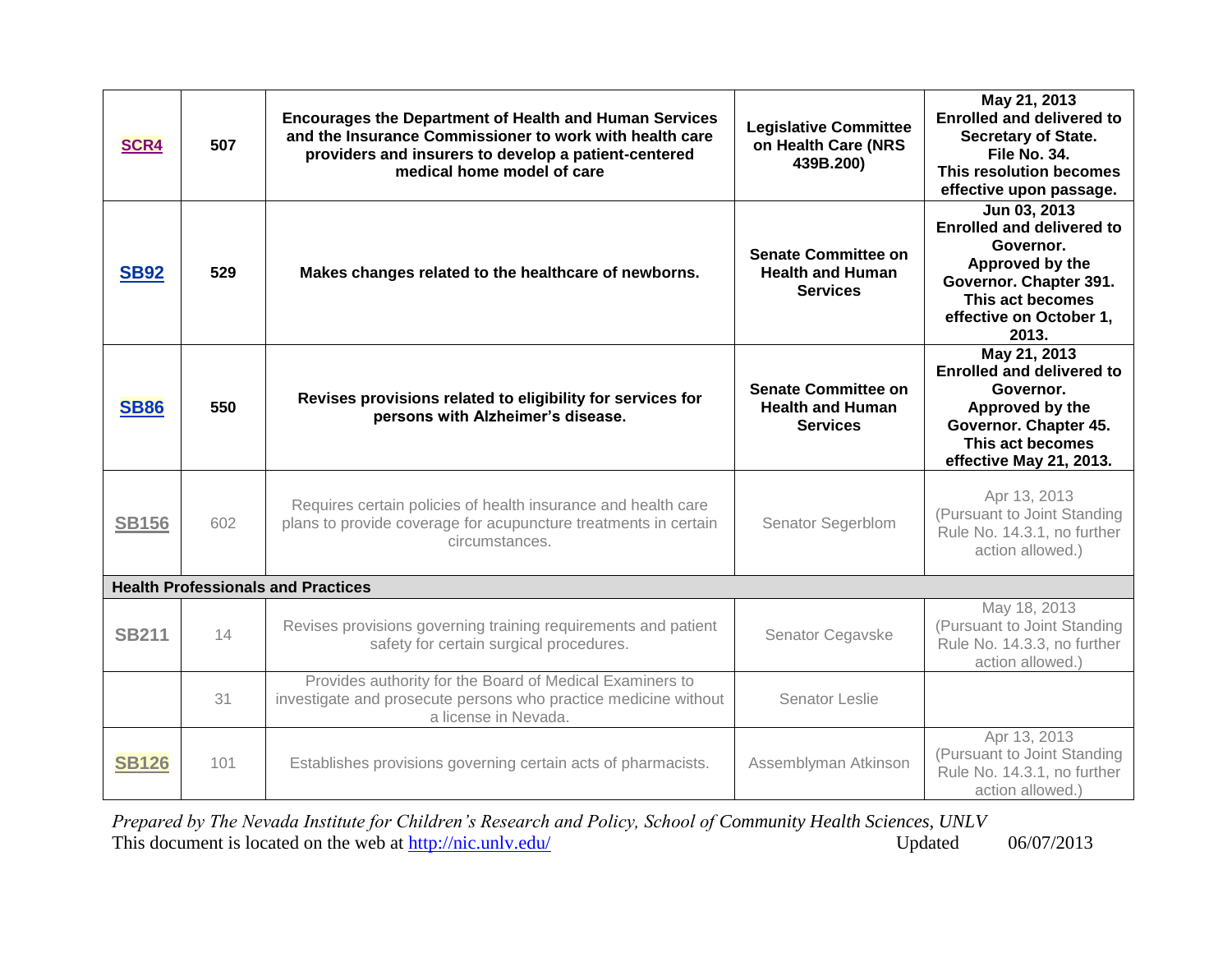| <b>AB148</b> | 117 | Requires certain facilities for long-term care to conduct annual<br>assessments of certain patients                                                            | Legislative Committee<br>on Senior Citizens.<br><b>Veterans and Adults</b><br>With Special Needs<br>(NRS 218E.750) | <b>Pursuant to Joint Standing</b><br>Rule No. 14.3.1, no further<br>action allowed.                                                                                                                           |
|--------------|-----|----------------------------------------------------------------------------------------------------------------------------------------------------------------|--------------------------------------------------------------------------------------------------------------------|---------------------------------------------------------------------------------------------------------------------------------------------------------------------------------------------------------------|
| <b>SB91</b>  | 118 | Revises provisions relating to background investigations for<br>certain persons who work in facilities for long-term care.                                     | Legislative Committee<br>on Senior Citizens,<br><b>Veterans and Adults</b><br>With Special Needs<br>(NRS 218E.750) | Pursuant to Joint Standing<br>Rule No. 14.3.1, no further<br>action allowed.                                                                                                                                  |
| <b>AB144</b> | 141 | Revises provisions governing organ donation.                                                                                                                   | <b>Assemblyman Carrillo</b>                                                                                        | May 24, 2013<br><b>Enrolled and delivered to</b><br>Governor.<br>Approved by the<br>Governor. Chapter 126.<br>Effective July 1, 2013.                                                                         |
| <b>AB132</b> | 151 | Revises provisions governing the Good Samaritan Law.                                                                                                           | <b>Assemblyman Carrillo</b>                                                                                        | May 24, 2013<br><b>Enrolled and delivered to</b><br>Governor.<br>Approved by the<br>Governor. Chapter 125.<br>Effective July 1, 2013.                                                                         |
| <b>AB147</b> | 172 | Heightens screening requirements for breast cancer by<br>mandating notification of affected patients regarding the<br>potential dangers of dense breast tissue | Assemblyman<br><b>Ohrenschall</b>                                                                                  | Jun 03, 2013<br>Chapter 381.<br>Effective June 2, 2013, for<br>the purpose of adopting<br>regulations and any other<br>preparatory<br>administrative tasks and<br>January 1, 2014, for all<br>other purposes. |
| <b>AB72</b>  | 189 | Revises provisions governing the Nevada State Board of<br><b>Veterinary Medical Examiners.</b>                                                                 | Assemblywoman<br><b>Carlton</b>                                                                                    | May 24, 2013<br>Approved by the<br>Governor. Chapter 113.<br>Effective July 1, 2013.                                                                                                                          |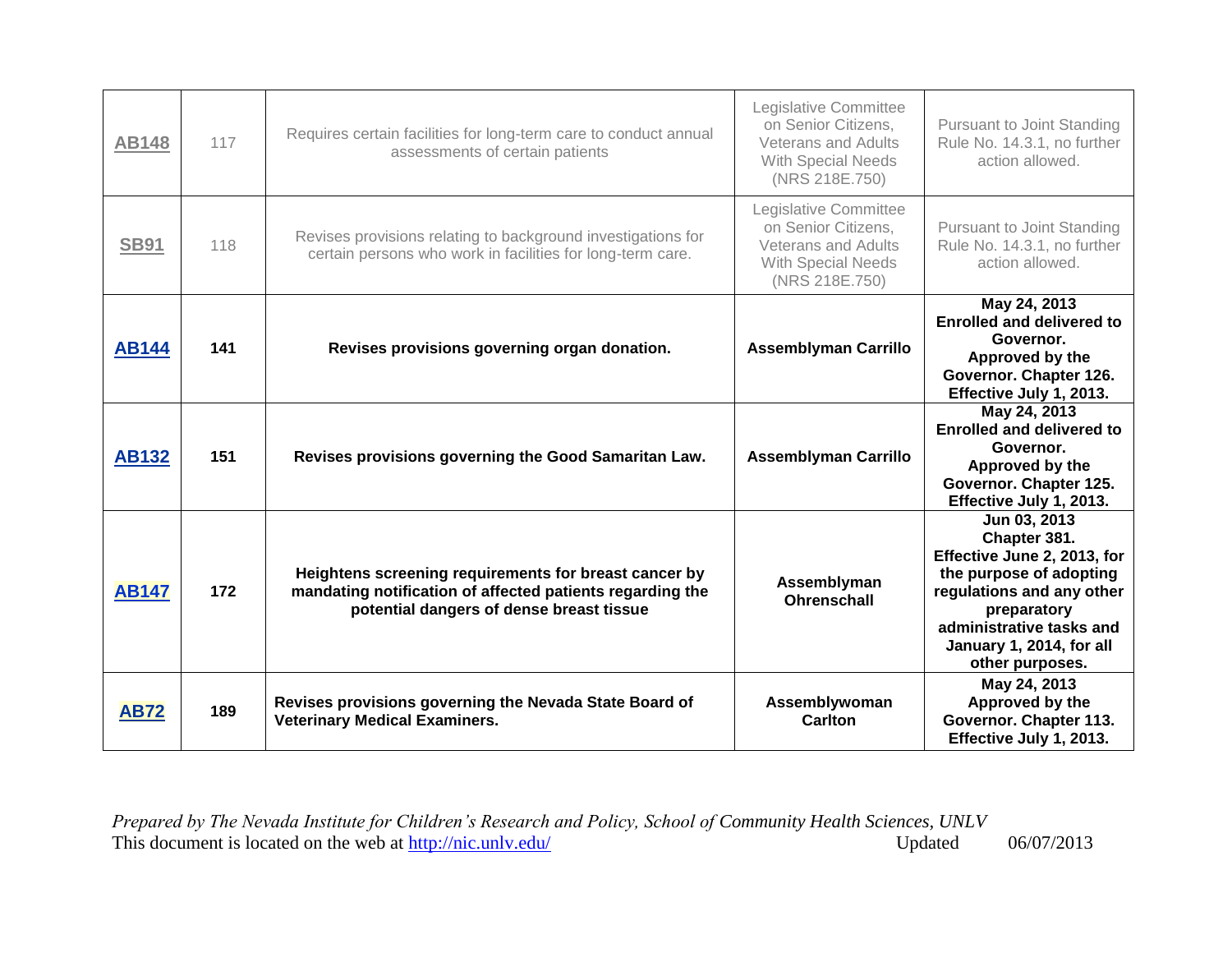| <b>AB414</b> | 204 | Requires instruction in cardiopulmonary resuscitation and<br>the use of automated external defibrillators in public<br>secondary schools.                              | <b>Legislative Committee</b><br>on Education (NRS<br>218E.605)                                         | Jun 05, 2013<br>Approved by the<br>Governor. Chapter 411.<br>Effective July 1, 2013.                                                                                                                                                                                                                                                                                                                                                                                                                                                                                                                                                                               |
|--------------|-----|------------------------------------------------------------------------------------------------------------------------------------------------------------------------|--------------------------------------------------------------------------------------------------------|--------------------------------------------------------------------------------------------------------------------------------------------------------------------------------------------------------------------------------------------------------------------------------------------------------------------------------------------------------------------------------------------------------------------------------------------------------------------------------------------------------------------------------------------------------------------------------------------------------------------------------------------------------------------|
| <b>SB167</b> | 229 | Provides for improvements in systems of care for heart<br>attacks.                                                                                                     | <b>Senator Cegavske</b>                                                                                | May 24, 2013<br>Approved by the<br>Governor. Chapter 149.<br>This act becomes<br>effective on January 1,<br>2014.                                                                                                                                                                                                                                                                                                                                                                                                                                                                                                                                                  |
| <b>AB316</b> | 233 | Revises provisions governing medical records.                                                                                                                          | Assemblywoman<br>Dondero Loop                                                                          | <b>Pursuant to Joint Standing</b><br>Rule No. 14.3.2, no further<br>action allowed.                                                                                                                                                                                                                                                                                                                                                                                                                                                                                                                                                                                |
| <b>SB51</b>  | 309 | Makes various changes relating to the licensing and<br>regulation of Intermediary Service Organizations and<br>Agencies to Provide Personal Care Services in the Home. | <b>Aging and Disability</b><br><b>Services Division-</b><br><b>Health and Human</b><br><b>Services</b> | May 21, 2013<br>Approved by the<br>Governor. Chapter 41.<br>This act becomes<br>effective upon passage<br>and approval. Sections 6,<br>7 and 13 of this act expire<br>by limitation on the date<br>on which the provisions<br>of 42 U.S.C. § 666<br>requiring each state to<br>establish procedures<br>under which the state has<br>authority to withhold or<br>suspend, or to restrict the<br>use of professional,<br>occupational and<br>recreational licenses of<br>persons who: (a) Have<br>failed to comply with a<br>subpoena or warrant<br>relating to a proceeding<br>to determine the paternity<br>of a child or to establish<br>or enforce an obligation |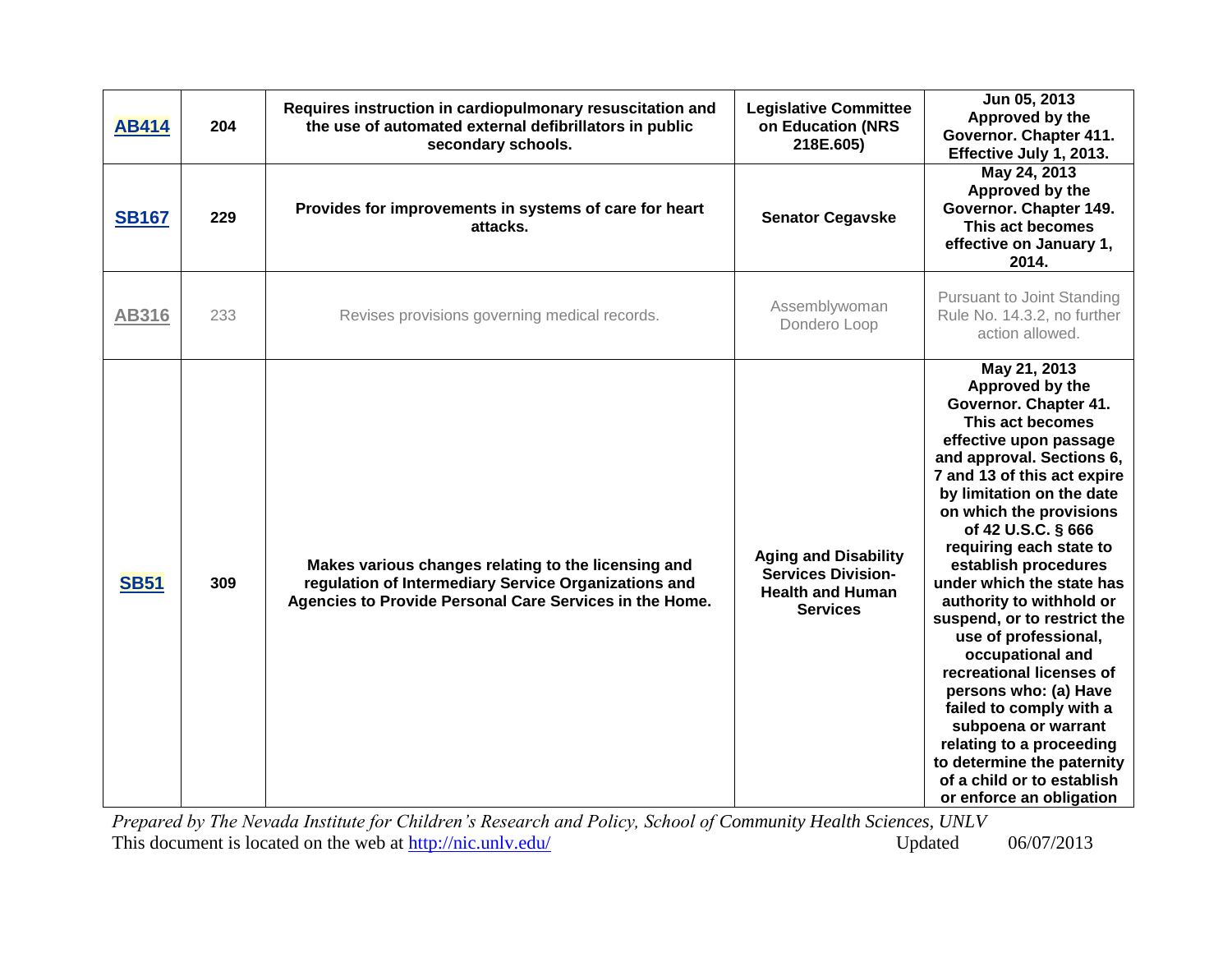| <b>AB28</b>  | 311 | Revises definition of "sentinel events" as used in the<br>provisions relating to health and safety of patients at certain<br>medical facilities. | <b>Health Division-Health</b><br>and Human Services | for the support of a child;<br>or (b) Are in arrears in the<br>payment for the support<br>of one or more children, (<br>are repealed by the<br><b>Congress of the United</b><br>States.<br>May 24, 2013<br>Chapter 60.<br>Effective October 1, 2013                                                                                                         |
|--------------|-----|--------------------------------------------------------------------------------------------------------------------------------------------------|-----------------------------------------------------|-------------------------------------------------------------------------------------------------------------------------------------------------------------------------------------------------------------------------------------------------------------------------------------------------------------------------------------------------------------|
| <b>SB40</b>  | 314 | Revises licensure requirements for license for medical<br>laboratory and assistant in a medical laboratory.                                      | <b>Health Division-Health</b><br>and Human Services | May 21, 2013<br>Approved by the<br>Governor. Chapter 37.<br>This act becomes<br>effective: 1. May 21, 2013,<br>for the purposes of<br>adopting regulations and<br>performing any other<br>preparatory<br>administrative tasks that<br>are necessary to carry<br>out the provisions of this<br>act; and 2. On January 1,<br>2014, for all other<br>purposes. |
|              | 394 | Revises provisions governing management of county hospital in<br>larger counties.                                                                | <b>Clark County</b>                                 |                                                                                                                                                                                                                                                                                                                                                             |
|              | 424 | Makes various changes concerning medical aestheticians.                                                                                          | Assemblywoman<br>Carlton                            |                                                                                                                                                                                                                                                                                                                                                             |
| <b>SB410</b> | 451 | Revises provisions governing sterile syringe access and<br>needle stick prevention.                                                              | <b>Senator Parks</b>                                | Jun 06, 2013<br>To enrollment.                                                                                                                                                                                                                                                                                                                              |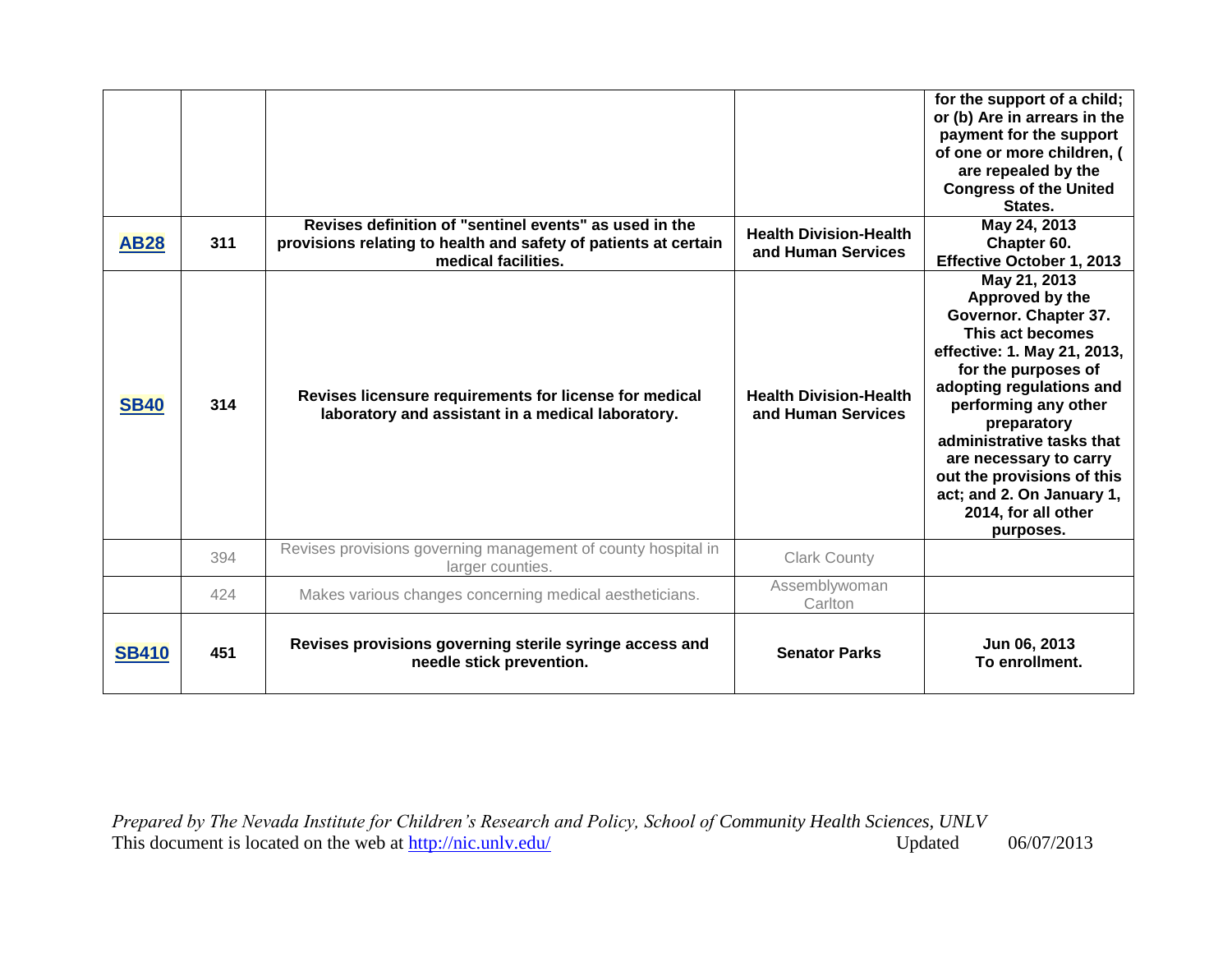| <b>SB81</b>  | 500 | Allows physicians to dispense drugs donated for use in the<br><b>Cancer Drug Donation Program.</b>  | <b>Legislative Committee</b><br>on Health Care (NRS<br>439B.200) | May 21, 2013<br>Approved by the<br>Governor. Chapter 44.<br>This act becomes<br>effective on October 1,<br>2013.                                                                                                                                                                                                                                                 |
|--------------|-----|-----------------------------------------------------------------------------------------------------|------------------------------------------------------------------|------------------------------------------------------------------------------------------------------------------------------------------------------------------------------------------------------------------------------------------------------------------------------------------------------------------------------------------------------------------|
| <b>SB100</b> | 501 | Revises provisions relating to certain providers of<br>emergency medical services.                  | <b>Legislative Committee</b><br>on Health Care (NRS<br>439B.200) | May 28, 2013<br>Approved by the<br>Governor.<br>Chapter 226.<br>This act becomes<br>effective upon passage<br>and approval for the<br>purposes of adopting<br>regulations and<br>performing any<br>preliminary<br>administrative tasks that<br>are necessary to carry<br>out the provisions of this<br>act and on October 1,<br>2013, for all other<br>purposes. |
| <b>SB220</b> | 502 | Revises provisions governing the unlicensed practice of<br>certain health-related professions.      | <b>Legislative Committee</b><br>on Health Care (NRS<br>439B.200) | Jun 03, 2013<br>Approved by the<br>Governor. Chapter 406.<br>This act becomes<br>effective on October 1,<br>2013.                                                                                                                                                                                                                                                |
| <b>SB219</b> | 503 | Revises provisions relating to enforcement authority of certain<br>health-related licensing boards. | Legislative Committee<br>on Health Care (NRS<br>439B.200)        | Pursuant to Joint Standing<br>Rule No. 14.3.1, no further<br>action allowed.                                                                                                                                                                                                                                                                                     |
| <b>SB199</b> | 504 | Creates specific crimes for performing certain medical<br>procedures without a license.             | <b>Legislative Committee</b><br>on Health Care (NRS<br>439B.200) | May 28, 2013<br>Approved by the<br>Governor.<br>Chapter 230.<br>This act becomes<br>effective on October 1,<br>2013.                                                                                                                                                                                                                                             |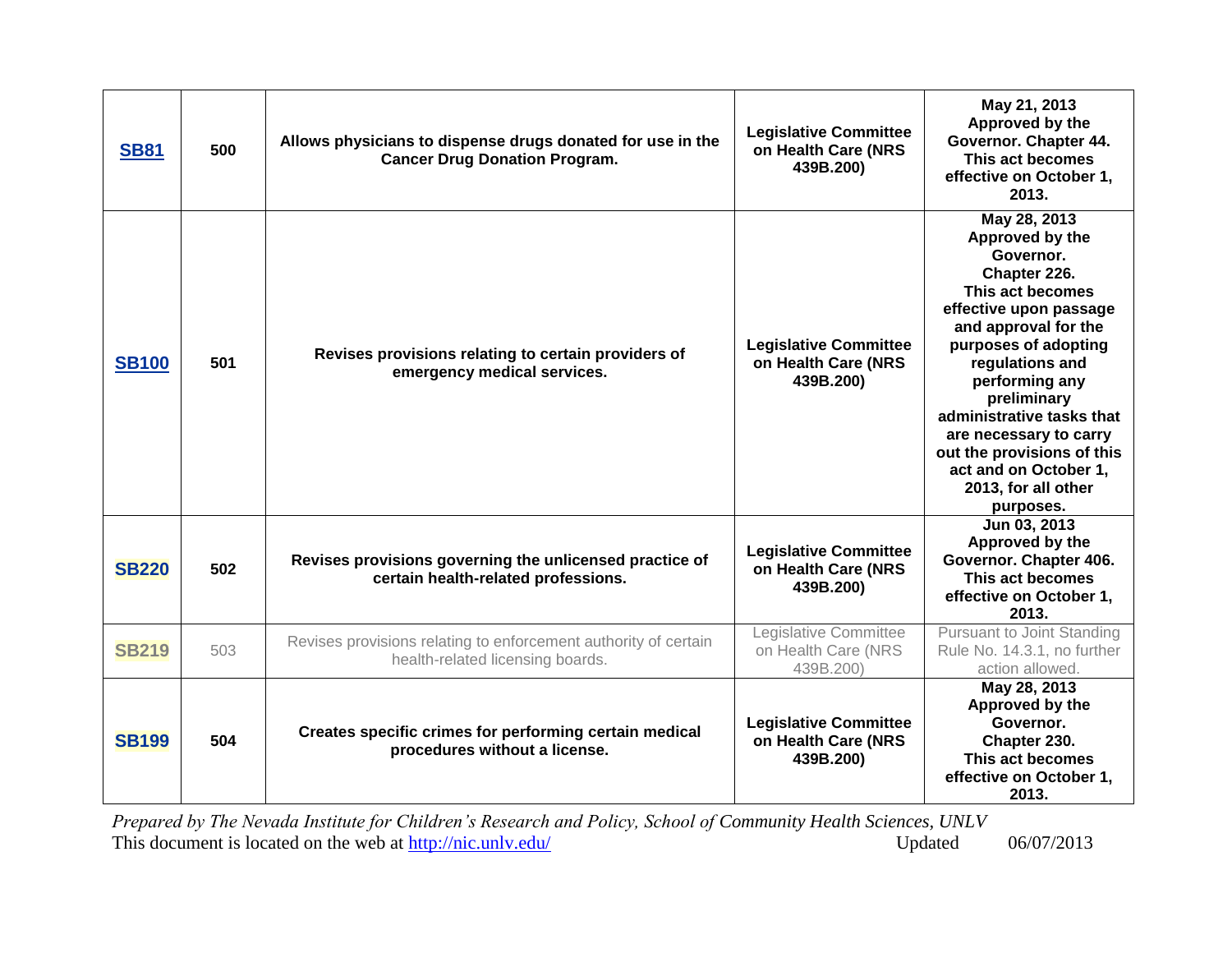|              | 513 | Authorizes schools and institutions of higher education to obtain<br>and administer epinephrine. | Legislative Committee<br>on Health Care (NRS<br>439B.200)         |                                                                                                                                    |
|--------------|-----|--------------------------------------------------------------------------------------------------|-------------------------------------------------------------------|------------------------------------------------------------------------------------------------------------------------------------|
| <b>AB73</b>  | 538 | Revises provisions governing the practice of chiropractic.                                       | <b>Assemblyman Kirner</b>                                         | May 27, 2013<br>Approved by the<br>Governor. Chapter 160.<br>Effective October 1, 2013.                                            |
| <b>SB70</b>  | 542 | Provides certain protections for employees who care for family<br>members.                       | Senate Committee on<br>Health and Human<br><b>Services</b>        | Pursuant to Joint Standing<br>Rule No. 14.3.1, no further<br>action allowed.                                                       |
| <b>SB69</b>  | 549 | Makes changes related to advanced practitioners of nursing.                                      | Senate Committee on<br><b>Health and Human</b><br><b>Services</b> | <b>Pursuant to Joint Standing</b><br>Rule No. 14.3.1, no further<br>action allowed                                                 |
| <b>SB153</b> | 568 | Makes various changes relating to occupational therapists.                                       | <b>Senator Parks</b>                                              | May 24, 2013<br>Chapter 81.<br>This act becomes<br>effective on October 1,<br>2013.                                                |
| <b>SB340</b> | 595 | Revises provisions relating to delivery of medical care in<br>Nevada.                            | <b>Senator Hardy</b>                                              | May 30, 2013<br>In Assembly.<br><b>Read first time. Referred</b><br>to Committee on Health<br>and Human Services. To<br>committee. |
| <b>SB426</b> | 600 | Makes various changes concerning medical and dental<br>malpractice claims.                       | Senate Committee on<br>Judiciary                                  | <b>Pursuant to Joint Standing</b><br>Rule No. 14.3.1, no further<br>action allowed.                                                |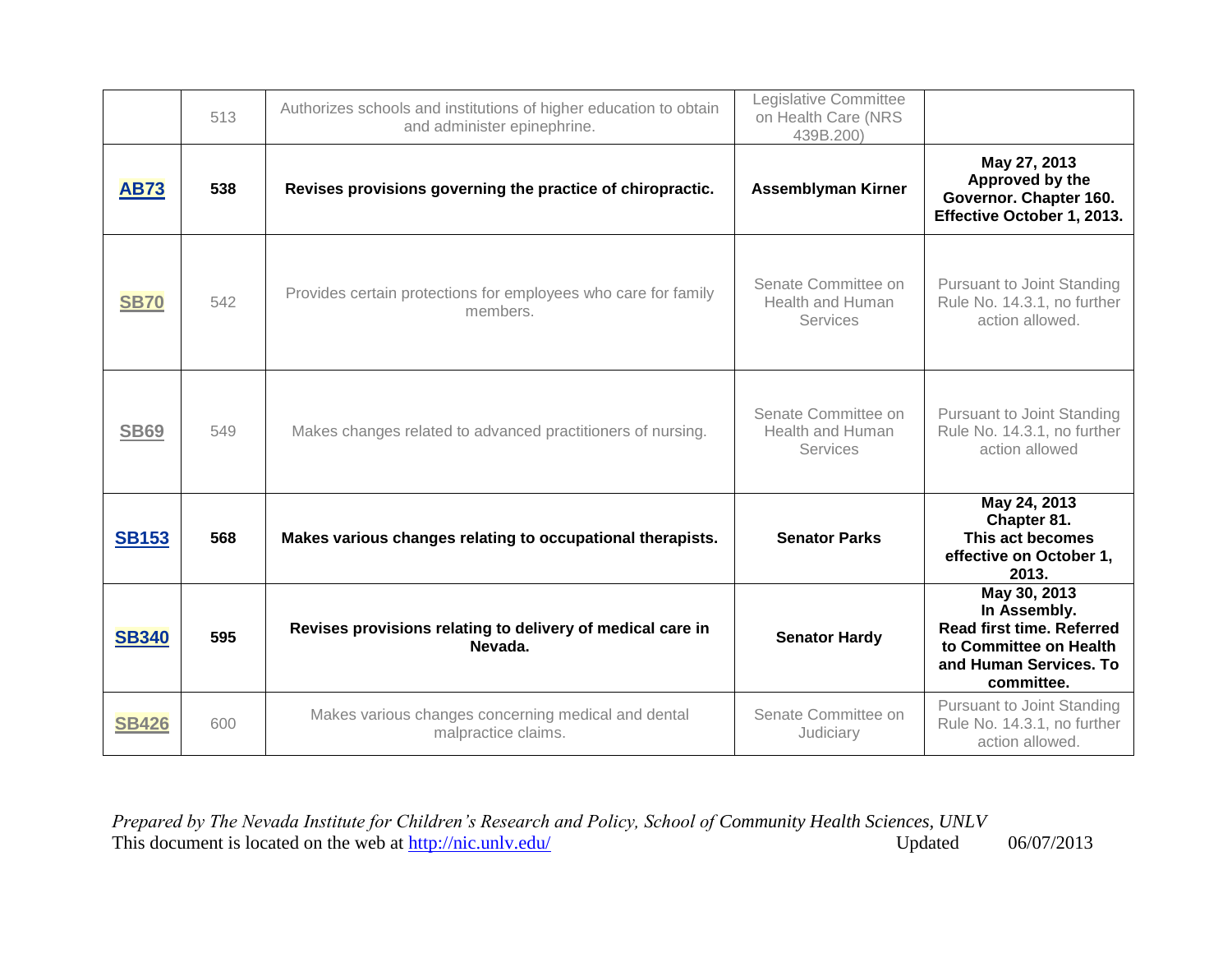| <b>AB347</b>         | 612 | Revises provisions governing ownership of medical practices.                                                                                                                  | Assemblyman Eisen                                         | Pursuant to Joint Standing<br>Rule No. 14.3.1, no further<br>action allowed.                                                |
|----------------------|-----|-------------------------------------------------------------------------------------------------------------------------------------------------------------------------------|-----------------------------------------------------------|-----------------------------------------------------------------------------------------------------------------------------|
| <b>Mental Health</b> |     |                                                                                                                                                                               |                                                           |                                                                                                                             |
| <b>SB338</b>         | 52  | Changes term "mental retardation" to "intellectual disability"<br>in NRS.                                                                                                     | <b>Senator Cegavske</b>                                   | May 27, 2013<br>Approved by the<br>Governor.<br>Chapter 186.<br>This act becomes<br>effective on July 1, 2013.              |
| <b>AB287</b>         | 163 | Revises provisions governing mental health outpatient<br>programs.                                                                                                            | <b>Assemblyman Stewart</b>                                | Jun 03, 2013<br><b>Senate Amendment No.</b><br>958 concurred in. To<br>enrollment.                                          |
| <b>AB149</b>         | 505 | Revises provisions concerning persons legally responsible for the<br>psychiatric care of a child who is in the custody of an agency<br>which provides child welfare services. | Legislative Committee<br>on Health Care (NRS<br>439B.200) | <b>Pursuant to Joint Standing</b><br>Rule No. 14.3.1, no further<br>action allowed.                                         |
| <b>AB495</b>         | 571 | Abolishes the Committee on Co-Occurring Disorders.                                                                                                                            | Legislative<br><b>Commission (NRS</b><br>218E.150)        | May 27, 2013<br>Approved by the<br>Governor.<br>Chapter 172.<br>This act becomes<br>effective upon passage<br>and approval. |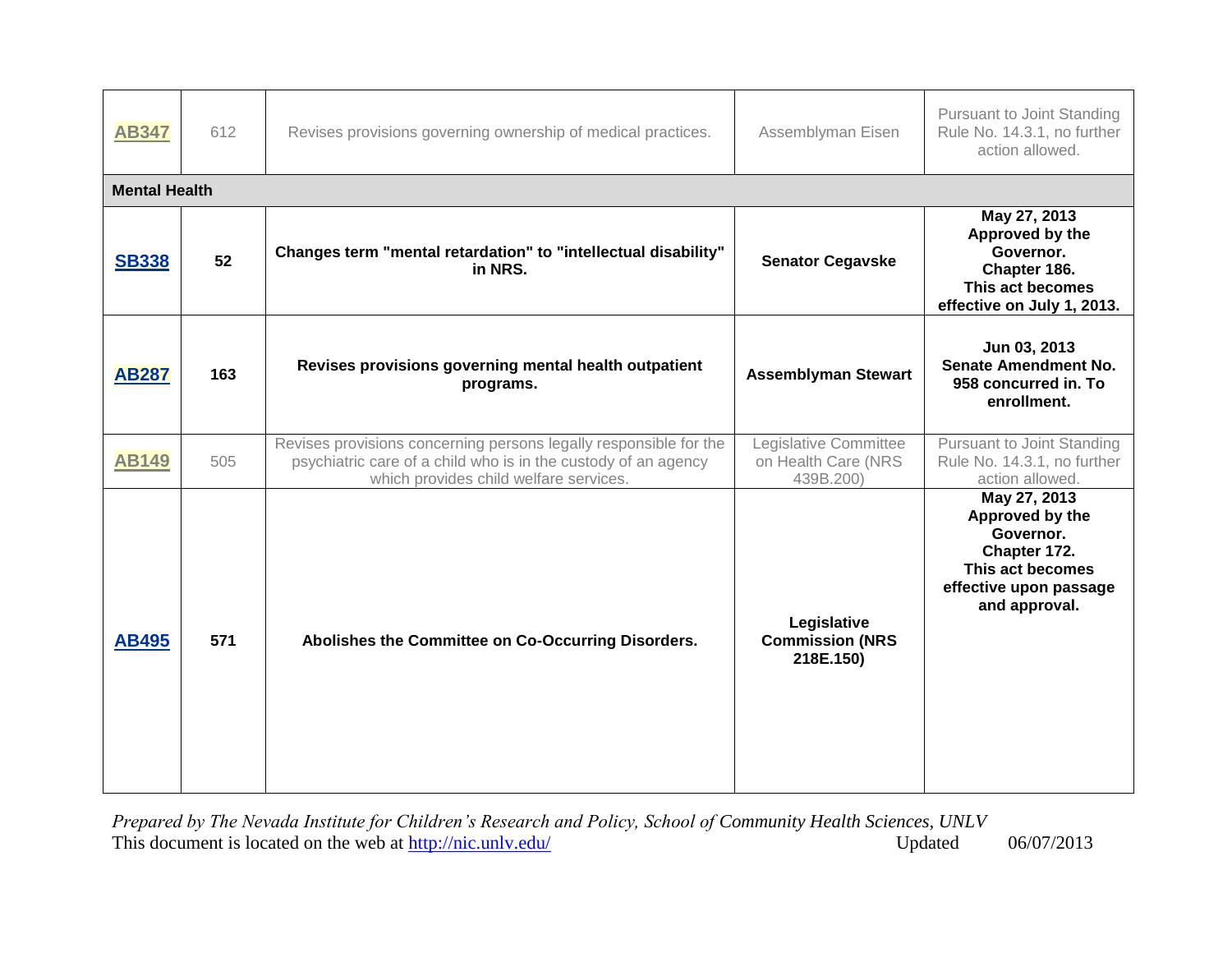|                                  | <b>Disease Prevention</b>             |                                                                                                                                                                                                                                                                                                                  |                                    |                                                                                                                             |  |
|----------------------------------|---------------------------------------|------------------------------------------------------------------------------------------------------------------------------------------------------------------------------------------------------------------------------------------------------------------------------------------------------------------|------------------------------------|-----------------------------------------------------------------------------------------------------------------------------|--|
| <b>SB363</b>                     | 90                                    | Enacts provisions related to the prevention and control of<br>diabetes.                                                                                                                                                                                                                                          | Assemblyman Atkinson               | Pursuant to Joint Standing<br>Rule No. 14.3.1, no further<br>action allowed                                                 |  |
| SB4                              | 265                                   | Revises provisions governing testing of person or decedent<br>who may have exposed law enforcement officer, correctional<br>officer, emergency medical attendant, firefighter, county<br>coroner or medical examiner, person employed by agency of<br>criminal justice or other employers to contagious disease. | <b>City of Reno</b>                | May 27, 2013<br>Approved by the<br>Governor.<br>Chapter 172.<br>This act becomes<br>effective upon passage<br>and approval. |  |
|                                  | <b>Physical Fitness and Nutrition</b> |                                                                                                                                                                                                                                                                                                                  |                                    |                                                                                                                             |  |
| <b>AB337</b>                     | 45                                    | SCR: Encourages school districts to develop programs to<br>promote fresh fruits and vegetables in schools.                                                                                                                                                                                                       | <b>Senator Horsford</b>            | May 27, 2013<br>Approved by the<br>Governor. Chapter 170.<br>Effective May 27, 2013.                                        |  |
| <b>AB122</b>                     | 57                                    | Imposes a fee on sales by fast-food businesses of certain items<br>of prepared food.                                                                                                                                                                                                                             | Assemblyman Munford                | Pursuant to Joint Standing<br>Rule No. 14.3.1, no further<br>action allowed.                                                |  |
| <b>AB126</b>                     | 81                                    | Requires nutrition labeling in chain restaurants.                                                                                                                                                                                                                                                                | Assemblywoman Flores               | Jun 03, 2013<br>Vetoed by the Governor.                                                                                     |  |
| <b>AB158</b>                     | 455                                   | Makes various changes to the Advisory Council on the State<br>Program for Fitness and Wellness.                                                                                                                                                                                                                  | <b>Assemblywoman Diaz</b>          | May 24, 2013<br>Approved by the<br>Governor. Chapter 128.<br>Effective July 1, 2013.                                        |  |
| <b>Tobacco and Substance Use</b> |                                       |                                                                                                                                                                                                                                                                                                                  |                                    |                                                                                                                             |  |
|                                  | 46                                    | Revises provisions relating to the medical use of marijuana.                                                                                                                                                                                                                                                     | Assembly Committee on<br>Judiciary |                                                                                                                             |  |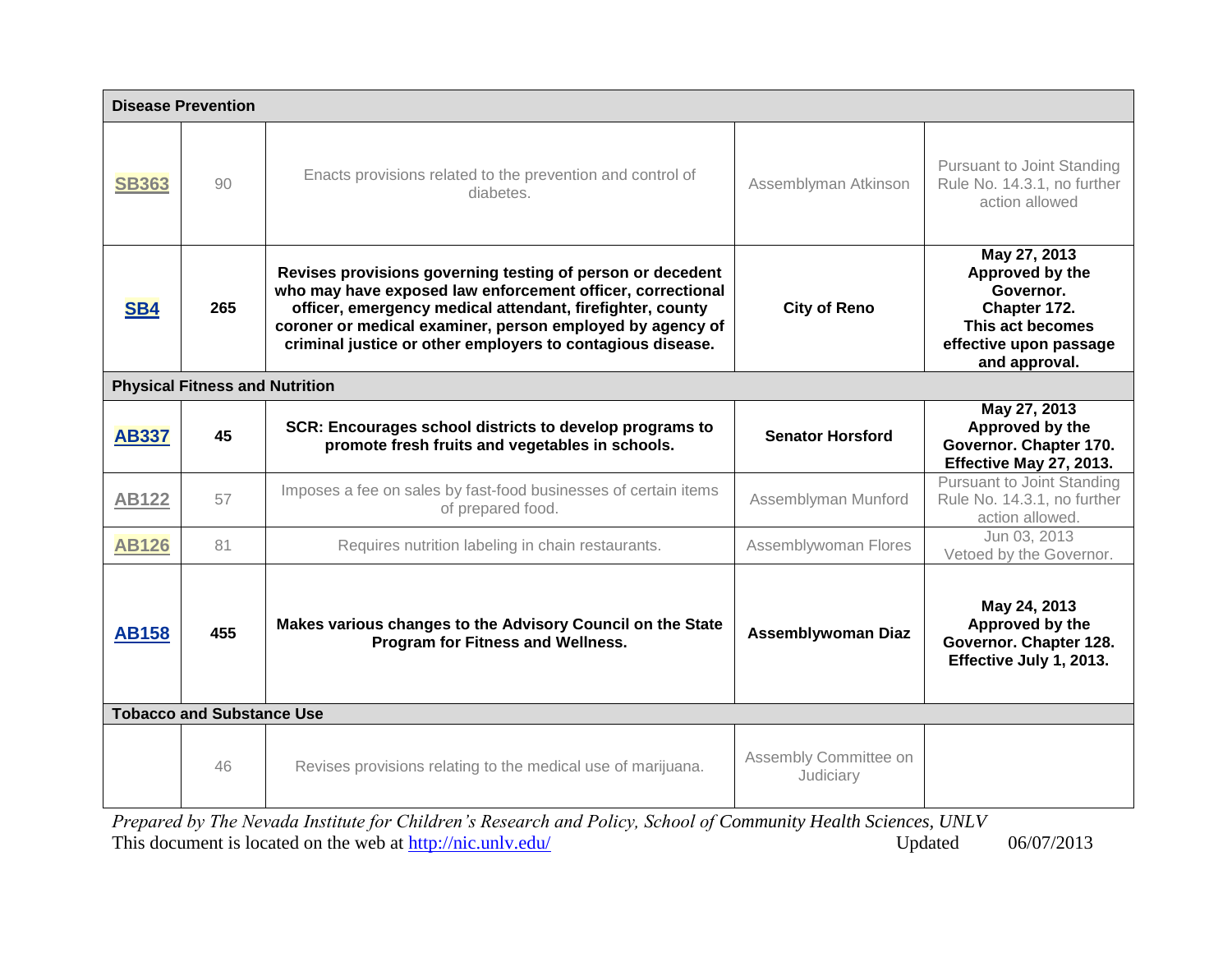| <b>SB374</b>     | 89                          | Revises provisions governing the medical use of marijuana.                                                                                                                | Assemblyman<br>Segerblom                                                                                                               | Jun 03, 2013<br><b>Assembly Amendment</b><br>No. 961 concurred in. To<br>enrollment.                                    |
|------------------|-----------------------------|---------------------------------------------------------------------------------------------------------------------------------------------------------------------------|----------------------------------------------------------------------------------------------------------------------------------------|-------------------------------------------------------------------------------------------------------------------------|
|                  | 228                         | Revises provisions governing the dispensing of marijuana used<br>for medical purposes.                                                                                    | Assemblyman Brooks                                                                                                                     |                                                                                                                         |
| <b>AB56</b>      | 336                         | Revises penalty for unlawful sale of controlled or counterfeit<br>substance to minor.                                                                                     | Public Safety,<br>Department of-Director's<br>Office                                                                                   | Pursuant to Joint Standing<br>Rule No. 14.3.2, no further<br>action allowed.                                            |
| <b>SB19</b>      | 366                         | Revises provisions governing the revocation of driving<br>privileges after conviction of driving under the influence of<br>intoxicating liquor or a controlled substance. | <b>Department of Motor</b><br><b>Vehicles</b>                                                                                          | May 21, 2013<br>Approved by the<br>Governor. Chapter 34.<br>This act becomes<br>effective on July 1, 2013.              |
|                  | <b>Environmental Health</b> |                                                                                                                                                                           |                                                                                                                                        |                                                                                                                         |
| <b>AB215</b>     | 3                           | Revises provisions regarding certain environmental policies.                                                                                                              | Assemblyman<br>Ohrenschall                                                                                                             | Hearing: Assembly Health<br>and Human Services April<br>$12^{th}$ , 2013 12:30PM -<br>Amend, and do pass as<br>amended. |
| AJR <sub>2</sub> | 18                          | AJR: Urges the Bureau of Land Management and United States<br>Forest Service to consider increasing livestock grazing under<br>certain conditions to prevent range fires. | Assemblyman Ellison<br>(Originally requested by<br>Senator Rhoads)                                                                     | Pursuant to Joint Standing<br>Rule No. 14.3.1, no further<br>action allowed.                                            |
| <b>SB449</b>     | $121$                       | Revises certain penalties for unlawful disposal of solid<br>waste or sewage.                                                                                              | Legislative<br><b>Commission's</b><br><b>Committee to Study</b><br>the Deposits and<br><b>Refunds on Recycled</b><br>Products (AB 427) | May 29, 2013<br>Approved by the<br>Governor.<br>Chapter 268.<br>This act becomes<br>effective on October 1,<br>2013.    |
|                  | 126                         | Revises provisions relating to wastewater.                                                                                                                                | Assemblywoman<br>Carlton                                                                                                               |                                                                                                                         |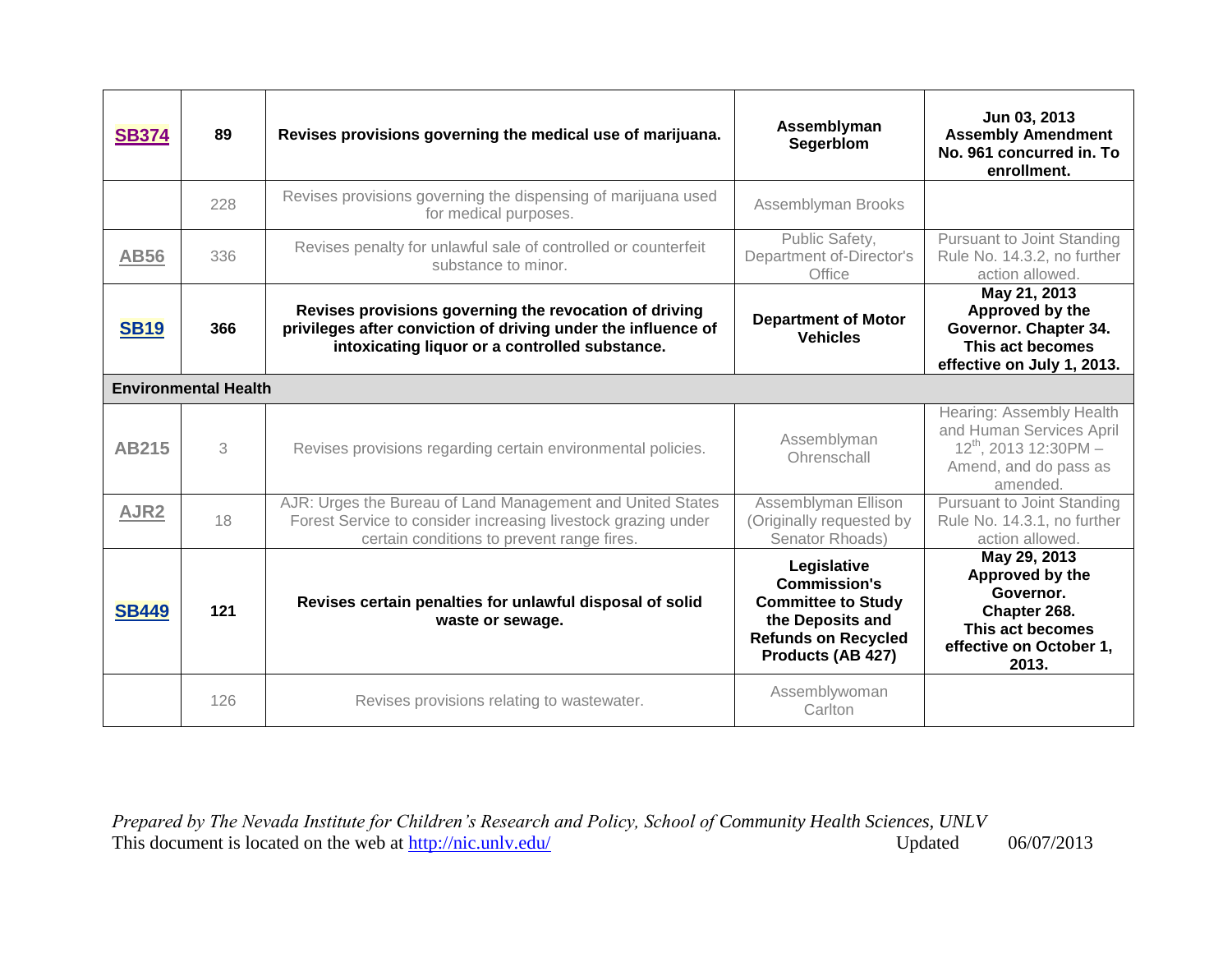| <b>AB200</b>             | 129 | Revises provisions governing the inspection of food as it<br>moves from the farm to dining tables.                                                           | <b>Assemblyman Hardy</b>                                                                                 | Jun 01, 2013<br>Approved by the<br>Governor. Chapter 298.<br>Effective July 1, 2013.                     |
|--------------------------|-----|--------------------------------------------------------------------------------------------------------------------------------------------------------------|----------------------------------------------------------------------------------------------------------|----------------------------------------------------------------------------------------------------------|
| <b>SB181</b>             | 178 | Revises provisions relating to fishing.                                                                                                                      | <b>Senator Kieckhefer</b>                                                                                | May 24, 2013<br>Approved by the<br>Governor. Chapter 151.<br>This act becomes<br>effective May 24, 2013. |
| <b>SB65</b>              | 349 | Clarifies enforcement authorities for regulation of drinking<br>water supplies and certification of laboratories that perform<br>analyses of drinking water. | <b>Environmental</b><br>Protection, Division of-<br><b>Conservation and</b><br><b>Natural Resources</b>  | May 22, 2013<br>Approved by the<br>Governor. Chapter 57.<br>This act becomes<br>effective May 22, 2013.  |
| <b>Injury Prevention</b> |     |                                                                                                                                                              |                                                                                                          |                                                                                                          |
| <b>AB265</b>             | 29  | Revises provisions governing the filing of a legal action based<br>upon the mandatory reporting of a violent or sexual offense<br>against a child.           | Assemblyman Livermore                                                                                    | <b>Pursuant to Joint Standing</b><br>Rule No. 14.3.1, no further<br>action allowed                       |
| <b>SB150</b>             | 54  | Revises provisions governing the equipment and training<br>required to operate a motorcycle.                                                                 | <b>Senator Gustavson</b>                                                                                 | Pursuant to Joint Standing<br>Rule No. 14.3.1, no further<br>action allowed.                             |
| <b>AB81</b>              | 67  | Revises various provisions relating to the protection of children<br>from abuse and neglect.                                                                 | Legislative Committee on<br>Child Welfare and Juvenile<br>Justice (NRS 218E.705)                         | Pursuant to Joint Standing<br>Rule No. 14.3.1, no further<br>action allowed.                             |
|                          | 83  | Makes various changes concerning watercraft.                                                                                                                 | Senator Lee                                                                                              |                                                                                                          |
| <b>AB229</b>             | 123 | Makes various changes relating to the mandatory reporting of<br>elder abuse.                                                                                 | Legislative Committee on<br>Senior Citizens, Veterans<br>and Adults With Special<br>Needs (NRS 218E.750) | <b>Pursuant to Joint Standing</b><br>Rule No. 14.3.1, no further<br>action allowed.                      |
| <b>SB115</b>             | 474 | Makes various changes concerning safety equipment for<br>minors.                                                                                             | Senator Hardy                                                                                            | Pursuant to Joint Standing<br>Rule No. 14.3.1, no further<br>action allowed.                             |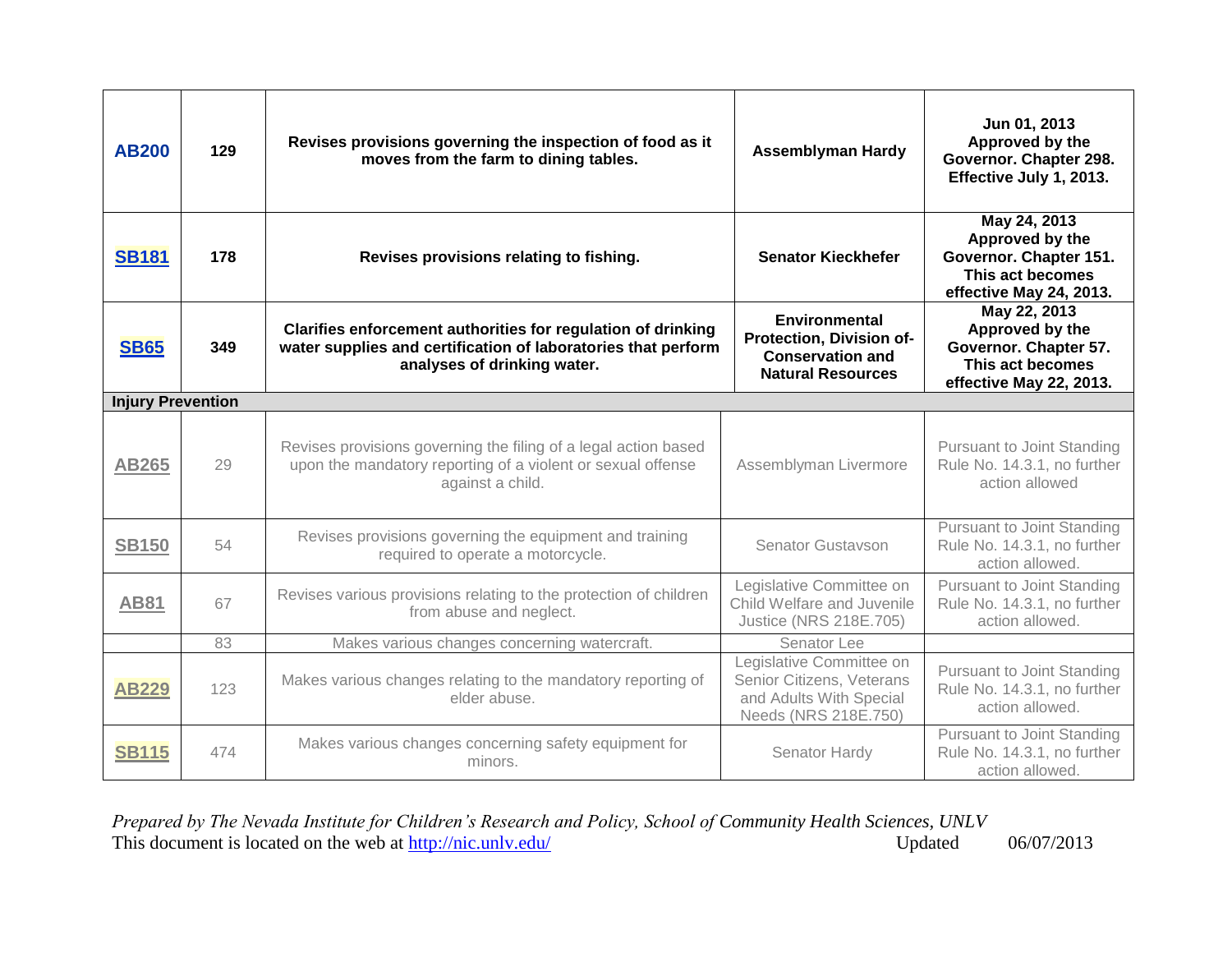| <b>AB286</b> | 526 | Requires that emergency medical personnel be on-site at<br>certain large sporting and entertainment events. | <b>Assemblywoman Flores</b>                                                                            | Jun 02, 2013<br>Approved by the<br>Governor. Chapter 358.<br>Effective October 1, 2013.            |
|--------------|-----|-------------------------------------------------------------------------------------------------------------|--------------------------------------------------------------------------------------------------------|----------------------------------------------------------------------------------------------------|
| <b>AB155</b> | 610 | Revises provisions governing reports of abuse or neglect<br>of a child.                                     | <b>Assemblyman Eisen</b>                                                                               | May 29, 2013<br>Approved by the<br>Governor. Chapter 253.<br>Effective October 1, 2013.            |
| <b>Other</b> |     |                                                                                                             |                                                                                                        |                                                                                                    |
| <b>AB71</b>  | 13  | Revises provisions governing dangerous or vicious dogs.                                                     | Assemblyman Hambrick                                                                                   | <b>Pursuant to Joint Standing</b><br>Rule No. 14.3.1, no further<br>action allowed.                |
| <b>SB179</b> | 79  | Makes various changes to provisions governing public safety.                                                | Senator Manendo                                                                                        | Jun 01, 2013<br>In Senate.<br><b>Conference Committee</b><br>appointed by Senate. To<br>committee. |
| <b>AB29</b>  | 307 | Establishes an independent, multi-disciplinary suicide<br>fatality review committee.                        | <b>Health and Human</b><br><b>Services, Department</b><br>of-Director's Office                         | May 24, 2013<br>Approved by the<br>Governor. Chapter 106.<br>Effective October 1, 2013.            |
| <b>AB53</b>  | 308 | Repeals the Subcommittee on Traumatic Brain Injuries and<br>removes redundant reporting requirements.       | <b>Aging and Disability</b><br><b>Services Division-</b><br><b>Health and Human</b><br><b>Services</b> | May 24, 2013<br>Chapter 59.<br>Effective May 23, 2013.                                             |
| <b>AB264</b> | 531 | Revises provisions governing estrays and feral livestock.                                                   | <b>Assemblyman Grady</b>                                                                               | Jun 02, 2013<br>Approved by the<br>Governor. Chapter 357.<br>Effective October 1, 2013.            |
| <b>AB80</b>  | 546 | Creates the Task Force on Alzheimer's Disease in the<br>Department of Health and Human Services.            | <b>Assembly Committee</b><br>on Health and Human                                                       | Jun 05, 2013<br>Approved by the                                                                    |